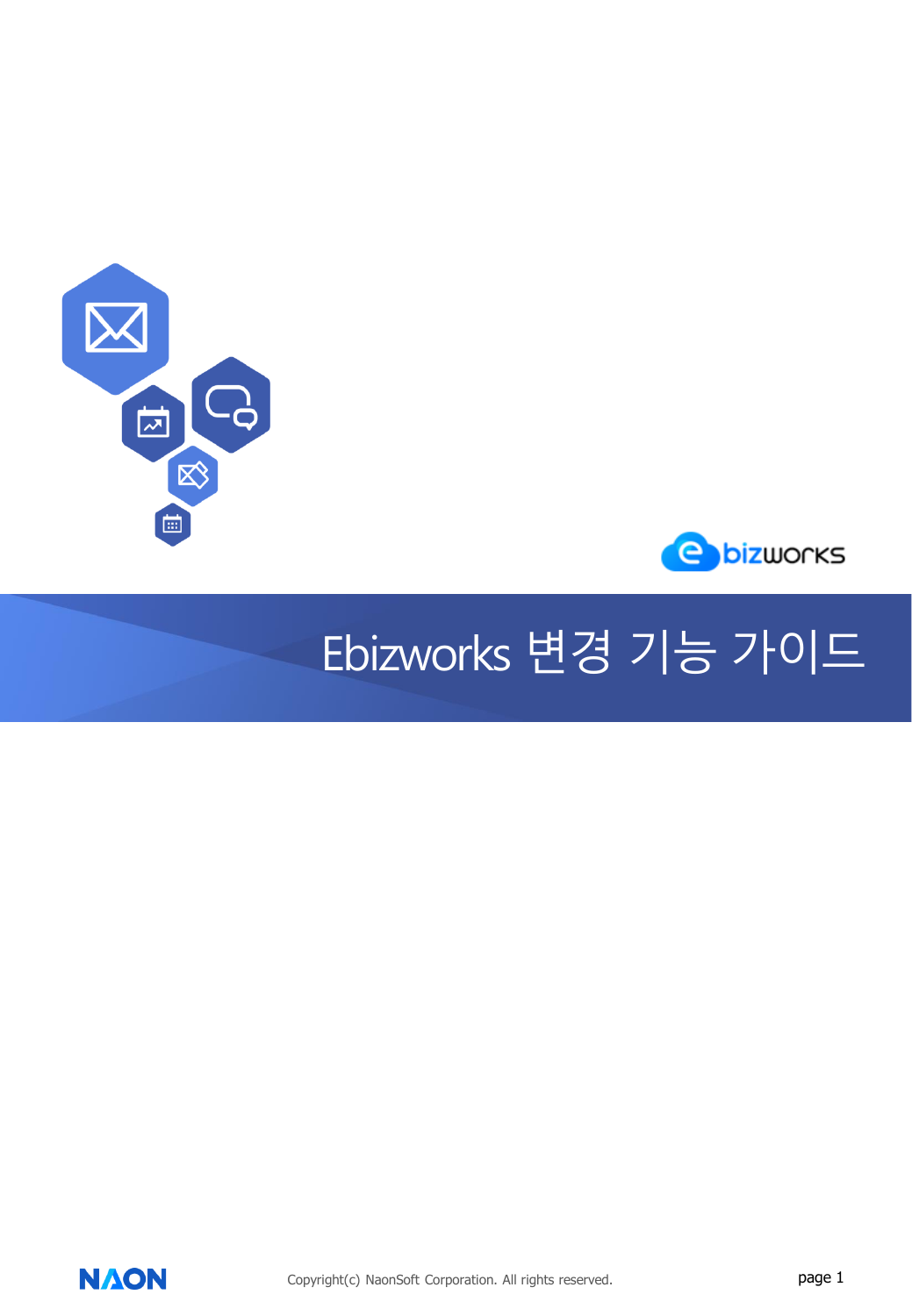### **Ebizworks 변경 기능**

목차

- **1. 관리자 회원정보 변경**
- **2. 관리자 비밀번호 변경**
- **3. 기업정보 변경**
- **4. 청구내역 확인**
- **5. 상품수량 변경**
- **6. 기업로고 변경**
- **7. SMS 상품 추가구매**
- **8. 상품 소개**

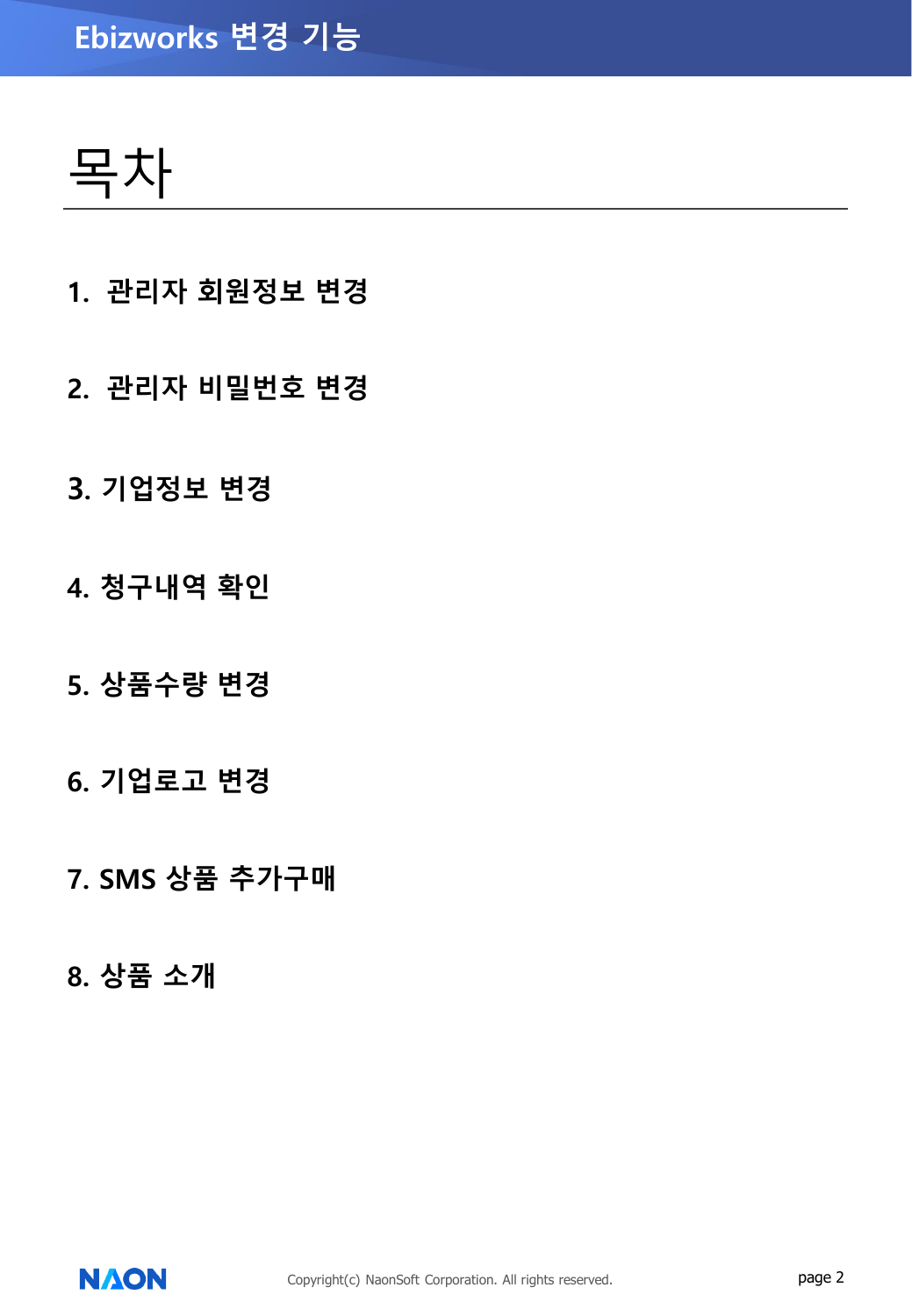#### **1. 관리자 회원정보 변경**

⚫ 마이페이지 클릭 > '**회원정보 변경**' 을 클릭하시면 관리자 정보를 수정할 수 있습니다.

| 市<br>전자결재<br>전자우편   일정관리   오피스폴더   게시판   업무보고   작업관리  <br>ńп)<br>Clipboard<br>글작성<br>오피스폴더<br>연락처<br>자원예약<br>$\circ$<br>SMS<br>向<br>영진11 -<br>내용을 작성하세요.<br>☆ ↓ ◎<br>$\circledS$<br>카운터<br>NO IMAGE<br>로그마옷<br>마이페이지<br>읽지않은 메일 1<br>$\mathbb{C}$<br>관심<br>내급<br>포스트<br><b>RSS</b><br>페이지 갱신시간 11:04 C<br>결재할문서 140<br>전체<br>▼ 제목<br>Q | SKTdemo님 로그아웃 > 관리자<br><b>C</b> bizworks | <b>bizworks</b> |
|----------------------------------------------------------------------------------------------------------------------------------------------------------------------------------------------------------------------------------------------------------------------------------------------------------------------------------------|------------------------------------------|-----------------|
|                                                                                                                                                                                                                                                                                                                                        | 전체메뉴 *                                   |                 |
|                                                                                                                                                                                                                                                                                                                                        | SKTdemo님 반감습니다.                          |                 |
|                                                                                                                                                                                                                                                                                                                                        |                                          |                 |
| 결재열람 1<br>쪽지 결재 공지 관심계시 @ 관심문서 @ 일정 설문<br>전체 메일<br>기안진행 184<br>임직원 검색<br>$\equiv 0$ @<br>* 1개월이 지난 포스트는 자동 삭제됩니다.                                                                                                                                                                                                                      | 기업관리자 관리 사이트 >                           |                 |
| 사용자명 ↓<br>검색어<br>결재진행 164<br>☆ <mark>메일</mark> 나온소프트 고객지원시스템 [처리완료] 안내 드립니다<br>임직원 주소록 바로가기<br>by naonsoft [2020.07.30 10:40]<br>$\circledS$<br>Click2More                                                                                                                                                                             | $\mathbb{Q}$                             |                 |
| < 2020.7 ▶ 오늘<br>☆ 至지 123123<br>e.<br>123123123<br><b>SUN</b><br><b>MON</b><br><b>TUE</b><br><b>WED</b><br><b>THU</b><br><b>FRI</b><br>열린강좌<br>by SKTdemo [2020.07.29 18:13]<br>3<br>1<br>2                                                                                                                                            | SAT<br>4                                 |                 |
| 7<br>8<br>9<br>10<br>5<br>6<br>☆ 메일 나온소프트 고객지원시스템 [접수완료] 안내 드립니다.<br>17<br>13<br>15<br>12<br>14<br>16<br>by naonsoft [2020.07.29 18:10]<br>19<br>20<br>21<br>22<br>23<br>24<br>$\leftarrow$ $\leftarrow$ $\leftarrow$<br>30<br>27<br>28<br>29<br>31<br>26<br>$\left  \frac{1}{2} \right $ seqwon@@@@@@@@@@@@@@                         | 11<br>18<br>25                           |                 |

#### **e** bizworks

| 命百                  | 전자결재   전자우편   일정관리   오피스폴더   게시판   업무보고   작업관리  |                                                                |
|---------------------|-------------------------------------------------|----------------------------------------------------------------|
|                     | Ⅰ 회원정보수정                                        |                                                                |
| > 마이페이지             | • 아이디는 3~33자의 영문과 숫자, 특수문자(_-,) 조합으로 이루어져야 합니다. |                                                                |
| ■ 회원정보 변경           | * 아이디                                           | SKTdemo                                                        |
| ■ Tbiz 비밀번호 변경      | * 기존 비밀번호                                       |                                                                |
| ■ 기업정보 변경<br>■ 청구내역 | *성명                                             | SKTdemo                                                        |
| ■ 상품수량 변경           | 사진                                              | 파일 선택   선택된 파일 없음                                              |
|                     | 사원변호                                            |                                                                |
|                     | * 소속부서                                          | 영진11<br>$\mathbf{\check{v}}$                                   |
|                     | 직위                                              |                                                                |
|                     | 직책                                              |                                                                |
|                     | 입사일자                                            |                                                                |
|                     | 생년월일                                            | 閨<br>$\bigcirc$ 양력 $\bigcirc$ 음력                               |
|                     | 결혼기념일                                           | Ü                                                              |
|                     | * 휴대전화                                          | 직접입력 ❤<br>$\qquad \qquad$                                      |
|                     | 회사전화                                            | 내선번호<br>직접입력 ❤<br>$\overline{\phantom{a}}$                     |
|                     | 팩스번호                                            | 직접입력 ❤<br>$\overline{\phantom{a}}$<br>$\overline{\phantom{a}}$ |

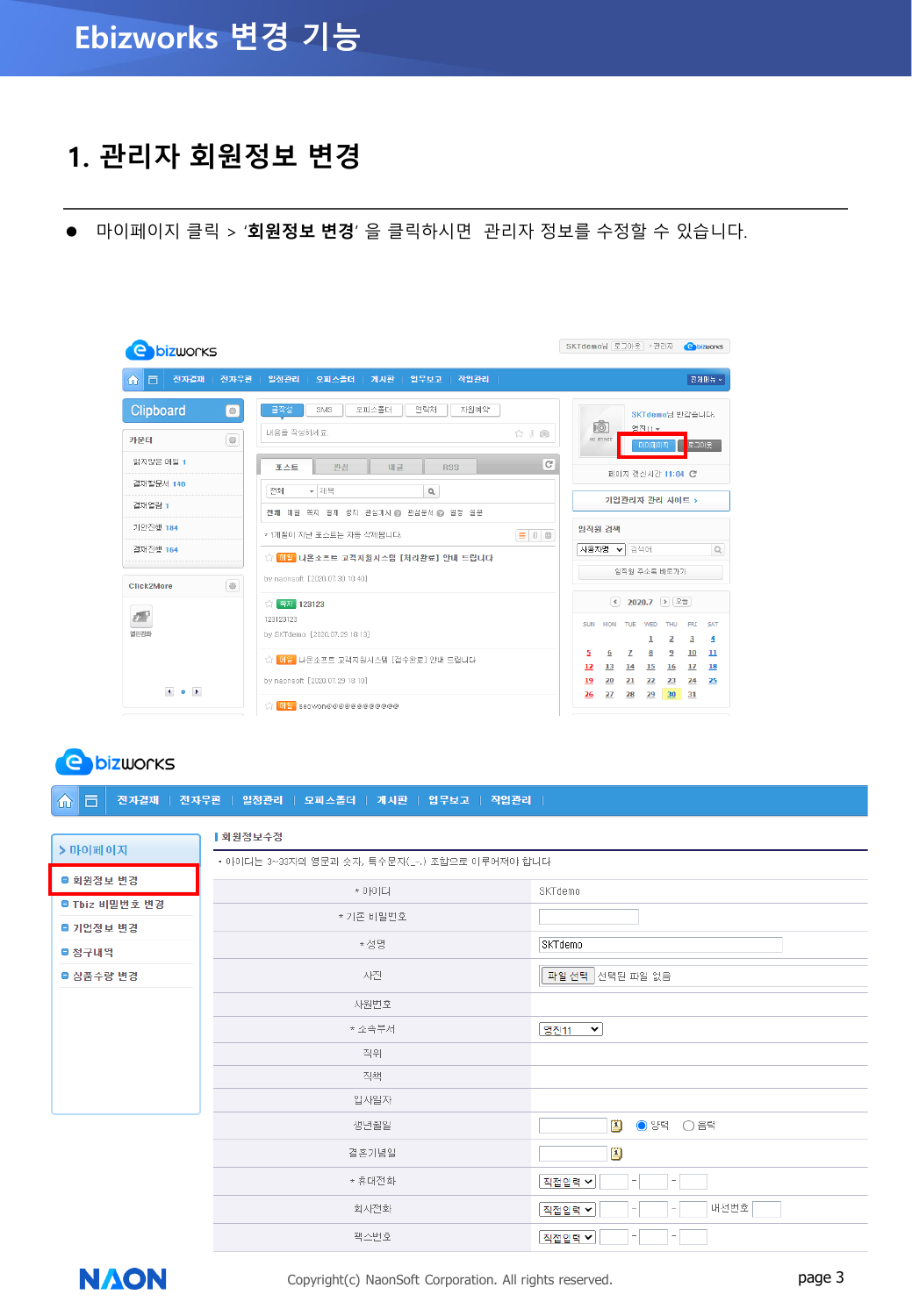#### **2. 관리자 비밀번호 변경**

⚫ 마이페이지 클릭 > '**Ebiz 비밀번호 변경**' 을 클릭하시면 관리자의 비밀번호를 수정할 수 있습니다.

| <b>bizworks</b>                               |                                                                               | SKTdemo님 로그아웃 > 관리자<br><b>O</b> bizworks                                                                                                       |
|-----------------------------------------------|-------------------------------------------------------------------------------|------------------------------------------------------------------------------------------------------------------------------------------------|
| 青<br>전자결재<br>전자우편  <br>fпì                    | 일정관리   오피스폴더   게시판   업무보고   작업관리                                              | 전체메뉴 *                                                                                                                                         |
| Clipboard<br>$\bigcirc$<br>$\circledS$<br>카운터 | 연락처<br>자원예약<br>글작성<br>오피스폴더<br>SMS<br>내용을 작성하세요.<br>☆ ↓ ◎                     | SKTdemo님 반갑습니다.<br>向<br>영진11 -<br>NO IMAGE<br>로그아웃<br>마이페이지<br>ш                                                                               |
| 읽지않은 메일 1<br>결재할문서 140                        | C <br>포스트<br>관심<br>내글<br><b>RSS</b><br>▼ 제목<br>저체<br>Q                        | 페이지 갱신시간 11:04 C                                                                                                                               |
| 결재열람 1<br>기안진행 184                            | 전체 메일 쪽지 결재 공지 관심게시 ◎ 관심문서 ◎ 일정 설문                                            | 기업관리자 관리 사이트 >                                                                                                                                 |
| 결재진행 164                                      | * 1개월이 지난 포스트는 자동 삭제됩니다.<br>$\equiv 0$ @<br>☆ 메일 나온소프트 고객지원시스템 [처리완료] 안내 드립니다 | 임직원 검색<br>$\mathbb{Q}$<br>사용자명 v<br>검색어                                                                                                        |
| $\circledS$<br>Click2More                     | by naonsoft [2020.07.30 10:40]<br>☆ 至지 123123                                 | 임직원 주소록 바로가기<br>$\left  \left( \right  2020.7 \right  2 \equiv \right $                                                                        |
| r P<br>열린강좌                                   | 123123123<br>by SKTdemo [2020.07.29 18:13]                                    | <b>MON</b><br><b>TUE</b><br><b>FRT</b><br>SAT<br><b>SUN</b><br><b>WED</b><br><b>THU</b><br>$\overline{\mathbf{3}}$<br>1<br>$\overline{2}$<br>4 |
|                                               | ☆ 메일 나온소프트 고객지원시스템 [접수완료] 안내 드립니다<br>by naonsoft [2020.07.29 18:10]           | 5<br>z<br>8<br>10<br>6<br>9<br>11<br>13<br>15<br>17<br>18<br>12<br>14<br>16<br>25<br>19<br>20<br>21<br>22<br>23<br>24                          |
| $\leftarrow$ $\leftarrow$ $\rightarrow$       | ☆ HP seawon@@@@@@@@@@@@@                                                      | 30<br>27<br>28<br>29<br>31<br>26                                                                                                               |

#### **e** bizworks

| 6<br>전자결재<br>命                           | 전자우편  <br>일정관리 ㅣ 오피스폴더 ㅣ 게시판 ㅣ 업무보고 ㅣ 작업관리                                                                                                                                                                                                                            |
|------------------------------------------|-----------------------------------------------------------------------------------------------------------------------------------------------------------------------------------------------------------------------------------------------------------------------|
| > 마이페이지                                  | ◙ 비밀번호변경                                                                                                                                                                                                                                                              |
| ■ 회원정보 변경<br>■ Tbiz 비밀번호 변경<br>■ 기업정보 변경 | • 영문대문자, 영문소문자, 숫자, 특수문자 중 2종류 이상을 조합하여 최소 10자리 이상 또는 3종류 이상 조합하여 최소 8~20자리 이상 등록 가<br>능합니다.<br>• 비밀번호는 영문, 숫자, 특수문자(%,&,=,\$,공백 제외)로 등록 가능합니다. 연속된 문자열(abc), 동일문자(aaa), 아이디 포함(3자 이상), 숫자<br>(123)은 사용하실 수 없습니다.<br>• 비밀번호는 사용자 아이디와 관련되거나 유추하기 쉬운 비밀번호는 등록할 수 없습니다. |
| ■ 청구내역                                   | 기존 비밀변호                                                                                                                                                                                                                                                               |
| ■ 상품수량 변경                                | 새 비밀변호                                                                                                                                                                                                                                                                |
|                                          | 비밀번호확인                                                                                                                                                                                                                                                                |
|                                          | ▶ 저장 │<br>취소                                                                                                                                                                                                                                                          |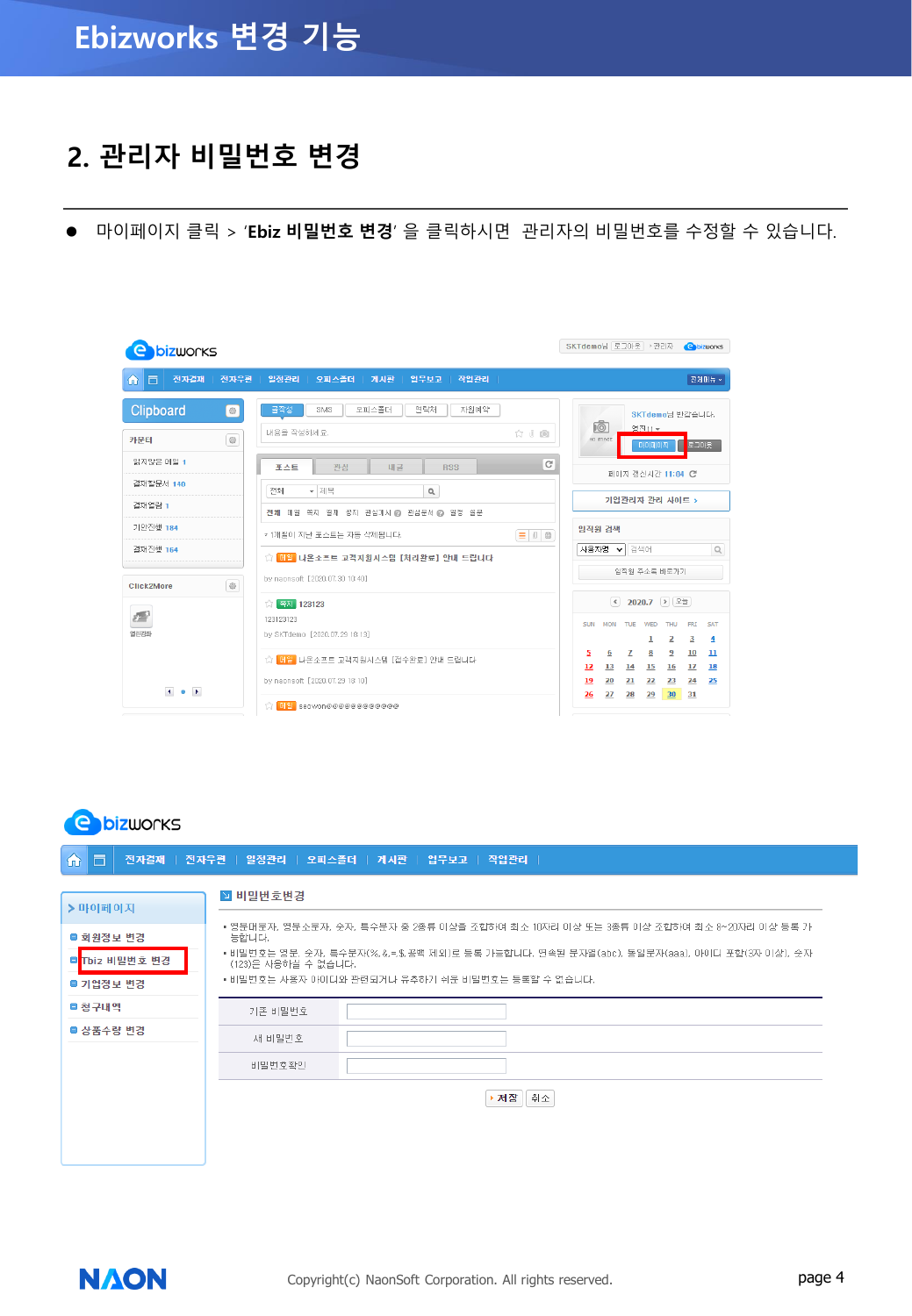#### **3. 기업정보 변경**

⚫ 마이페이지 클릭 > '**기업정보 변경**' 을 클릭하시면 기업정보를 수정할 수 있습니다.

#### **e** bizworks

| 命日             |           | 전자결재   전자우편   일정관리   오피스폴더   게시판   업무보고   작업관리 |
|----------------|-----------|------------------------------------------------|
| > 마이페이지        | ■ 기업정보 변경 |                                                |
| ■ 회원정보 변경      | ▌기업정보     |                                                |
| ■ Thiz 비밀버호 벼경 | * 기업명     | SKTdemo                                        |
| ■ 기업정보 변경      | * 대표자명    | 홍길동                                            |
| ■ 청구내역         | * 사업자등록번호 | 123<br>$-45 - 12345$                           |
| ■ 상품수량 변경      | 사업자 주소    | 우편번호<br>나온소프트<br>나온소프트                         |
|                | * 대표 전화번호 | $-9292$<br>$-10415$<br> 선택 ▼   010             |
|                | 대표 팩스번호   | $-$ 0101 $-$ 0202<br> 직접입력 ▼   02              |
|                |           | 日 수정                                           |

Copyright(c) 2020 Ebizworks. All rights reserved.

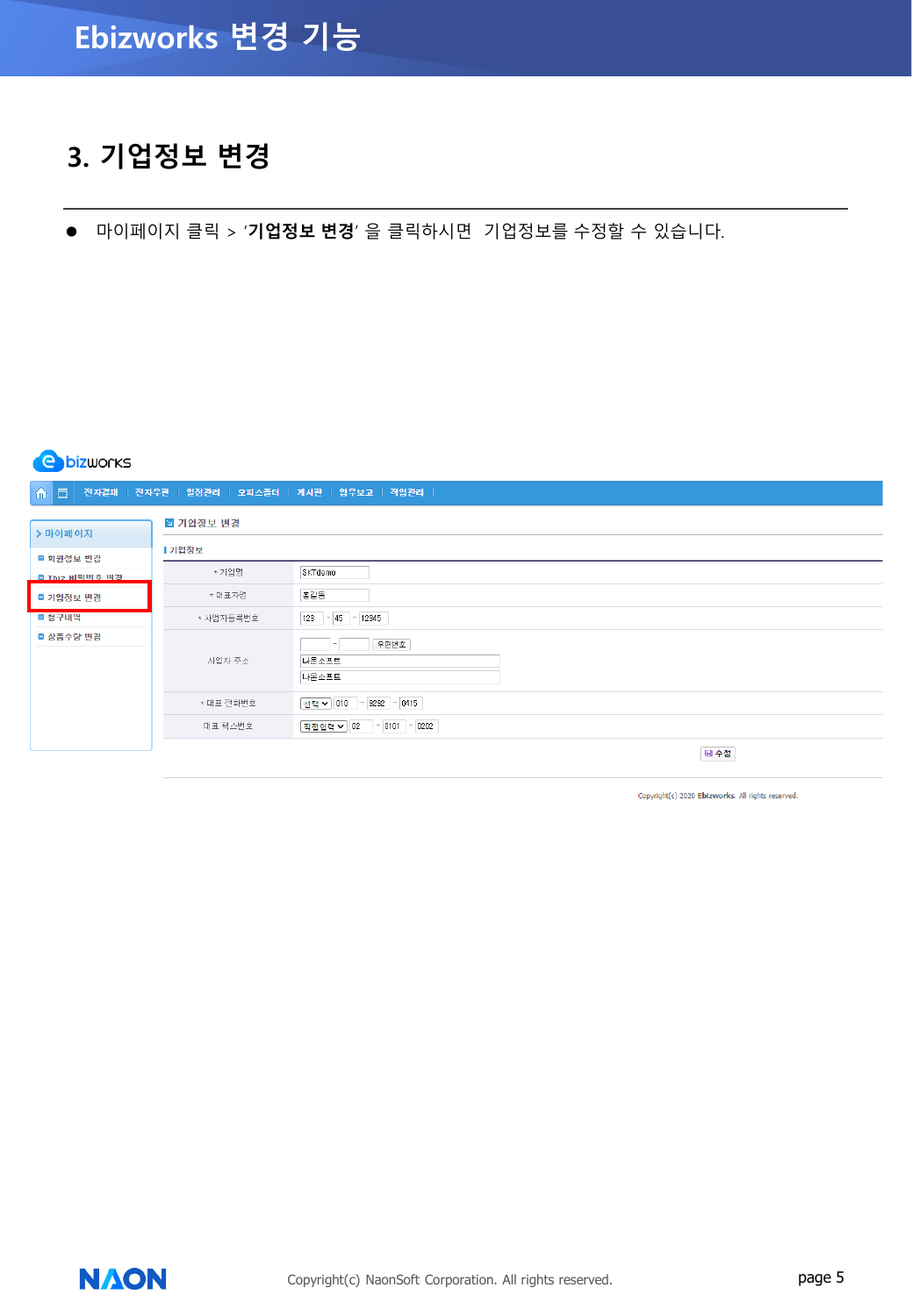## **Ebizworks 변경 기능**

#### **4. 청구내역 확인**

- ⚫ 마이페이지 클릭 > '**청구내역**' 를 클릭하시기 바랍니다.
- 1. '**납부월 / 청구번호 / 결재일 / 납부여부 / 납부 금액**' 을 조회할 수 있습니다. 청구번호를 클릭 > 해당 월의 상세화면으로 이동을 할 수 있습니다.

| 命 百               | 전자우편   쪽지   일정관리   오피스폴더   업무보고   작업관리                 |                |            |                                    | 전체매뉴 -                   |
|-------------------|--------------------------------------------------------|----------------|------------|------------------------------------|--------------------------|
| > 마이페이지           | ■ 청구내역 정보                                              |                |            |                                    |                          |
|                   | • 2020년 8월 01일 이전의 청구내역은 SKT 고객센터 1600-0990으로 문의해 주세요. |                |            |                                    |                          |
| ■ 회원정보 변경         | • 최초 구매 정보 및 선불 상품의 게정수 또는 용량 추가 내역만 조회할 수 있습니다.       |                |            |                                    |                          |
| ■ Tbiz 비밀번호 변경    |                                                        |                |            |                                    |                          |
| <b>CONTRACTOR</b> |                                                        |                |            | $\frac{1}{2}$ - 2020-07<br>2020-01 | 최근 1년<br>2검색<br>■ 최근 6개월 |
| ■ 청구내역            | 납부윌                                                    | 청구번호           | 결재일        | 납부여부                               | 납부 금액                    |
| ■ 상품수량 변경         | 2020년 06월                                              | 20069262885102 | 2020-07-20 | 미납                                 | 963,600 원                |

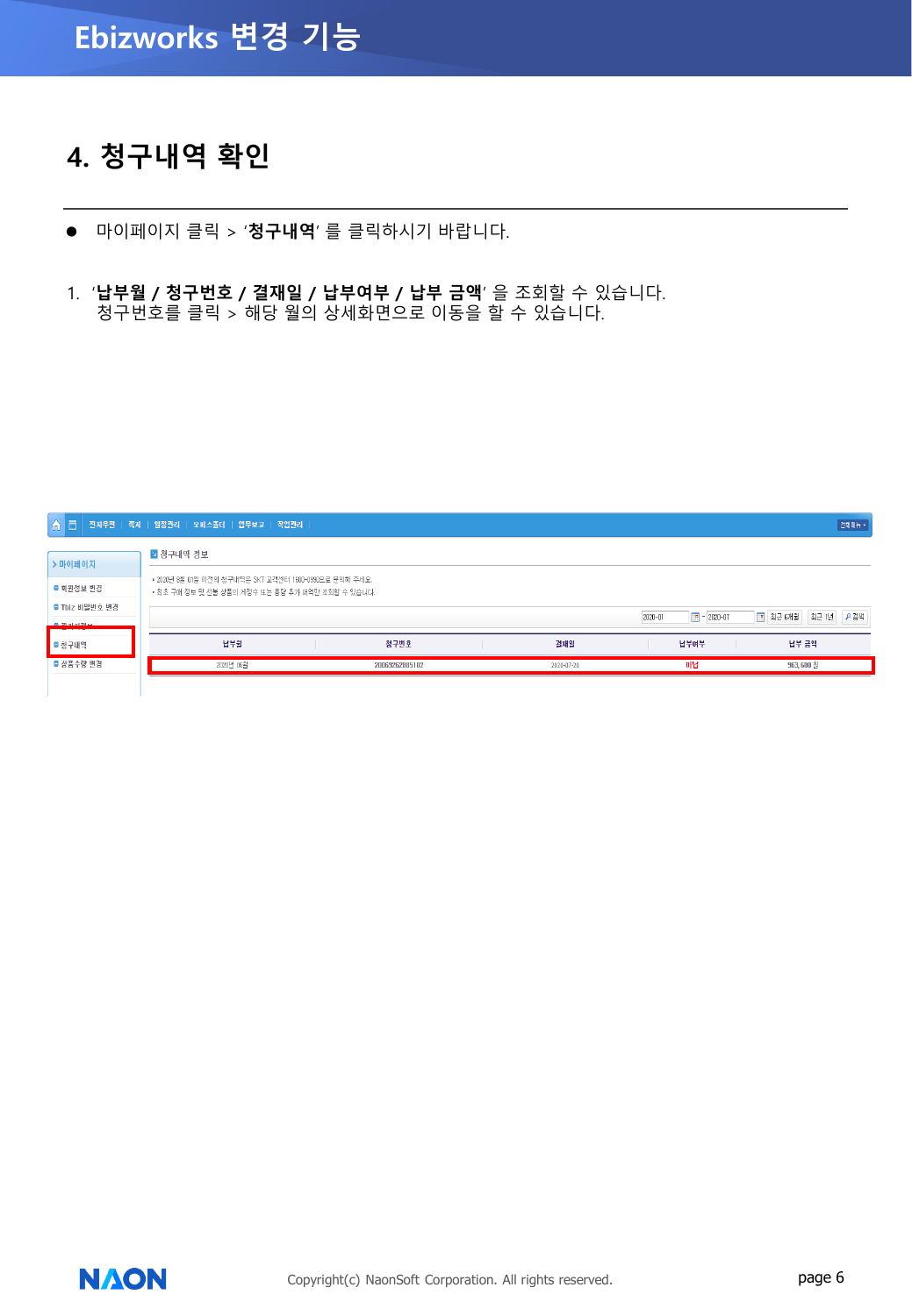#### **4. 청구내역 확인**

⚫ 청구번호 클릭 > 해당 월의 '**청구 상세 내역**'을 볼 수 있습니다.

| 06월 이용 명세서     |                                                                      |      |          |  |
|----------------|----------------------------------------------------------------------|------|----------|--|
| 결제일 2020-07-20 | 사용기간 2020-06-01 ~ 2020-06-30<br>결제정보 신한은행 / 562-014-8493**** / 나온소프트 |      |          |  |
| Ⅰ 상세내역         |                                                                      |      |          |  |
| 항목(싱품명)        | 사용기간                                                                 | 사용자수 | 금액       |  |
| Tbiz 스토리지      | 2020-06-01~2020-06-30 46 138,000원                                    |      |          |  |
|                |                                                                      |      |          |  |
| Tbiz그룹웨어       | 2020-06-01 ~ 2020-06-30                                              | 123  | 738,000원 |  |
| 이용 소계          |                                                                      |      | 876,000원 |  |
| 할인 소계          |                                                                      |      | 0원       |  |
|                | Tbiz 기본상품(부가세) _ _ _ _ 2020-06-01 ~ 2020-06-30                       | 0    | 87,600원  |  |
| 부가세 소계         |                                                                      |      | 87,600원  |  |

- 청구번호 : 20069262885102
- 결제일이 지나면 청구금액의 2% 가산금이 두 달 후에 청구됩니다.
- 미납금액을 납입하신 경우 납부하실 총 금액에서 기 납부한 미납금액을 제외하고 입금하시면 됩니다.
- 정기청구금액을 미리 납부한 경우에는 청구금액이 0원으로 표기 됩니다. (자세한 사항은 고객센터로 연락주세요.)

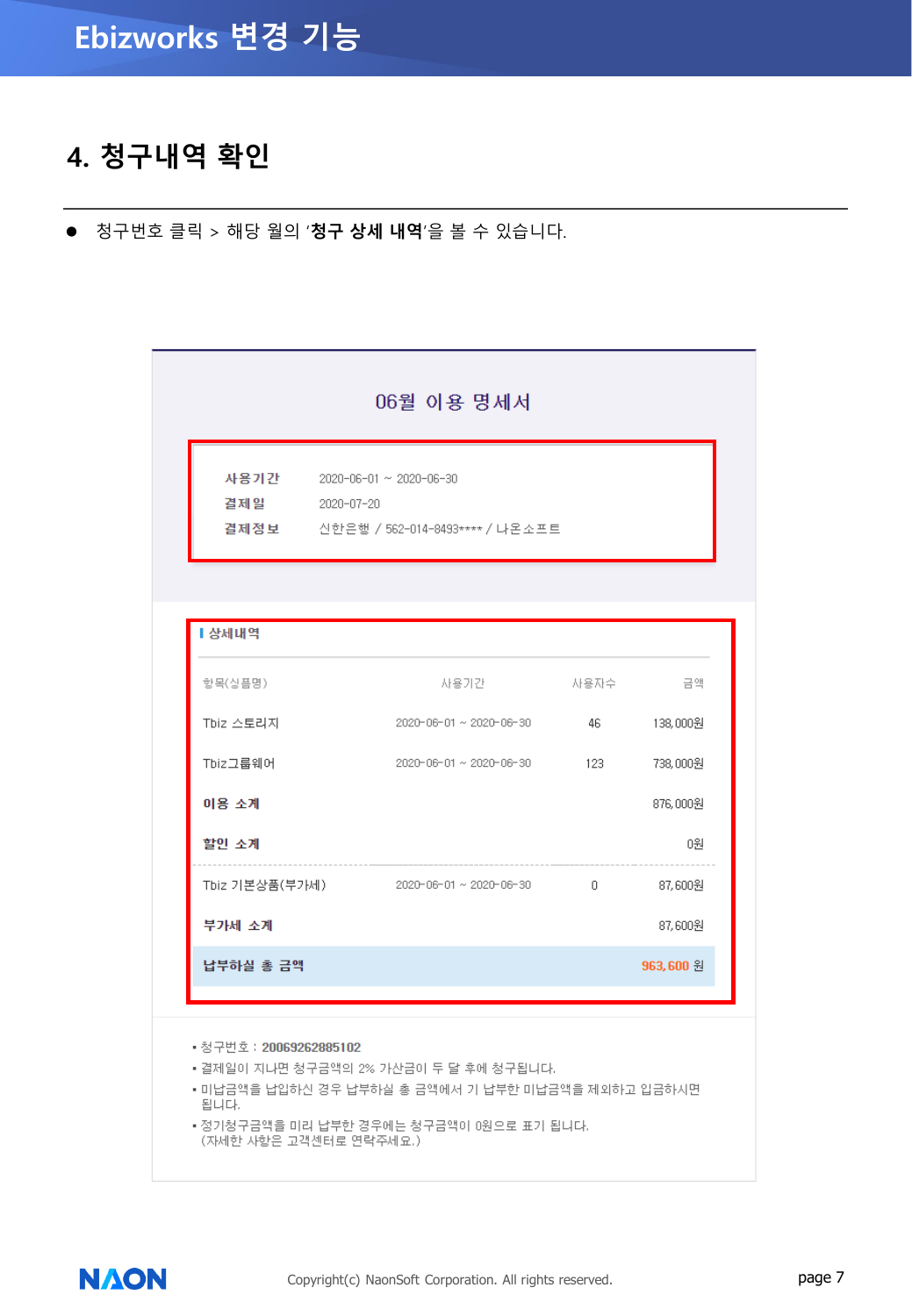#### **5. 상품수량 변경**

⚫ 마이페이지 클릭 > '**상품수량 변경'**을 클릭하시기 바랍니다.

1. 변경 내용에 따라 추가요금 발생 동의 체크한 후 상품수량을 변경할 수 있습니다.

| 命日             | 전자우편   쪽지   일정관리   오피스폴더   업무보고   작업관리                    |      |                    | 진체메뉴 v |
|----------------|-----------------------------------------------------------|------|--------------------|--------|
| > 마이페이지        | ■ 상품수량 변경                                                 |      |                    |        |
| ■ 회원정보 변경      | * 변경할 상품의 수량을 선택해주세요.                                     |      |                    |        |
| ■ Tbiz 비밀번호 변경 | 상품명                                                       | 사용수량 | 변경을 주용             |        |
| ■ 관리자정보        | Tbiz그룹웨어                                                  | 123  | $\Theta$<br>123    |        |
| ■ 청구내역         | Tbiz 스토리지(그룹웨어)                                           | 22   | $\mathbf{H}$<br>22 |        |
| ■ 상품수량 변경      | Tbiz 스토리지(메일)                                             | 24   | $\Theta$<br>24     |        |
|                | □ 변경한 내용을 최종 확인하고 신청합니다. 변경 내용에 따라 추가요금이 발생할 수 있음을 동의합니다. |      |                    |        |
|                |                                                           | 日변경  |                    |        |

**NAON**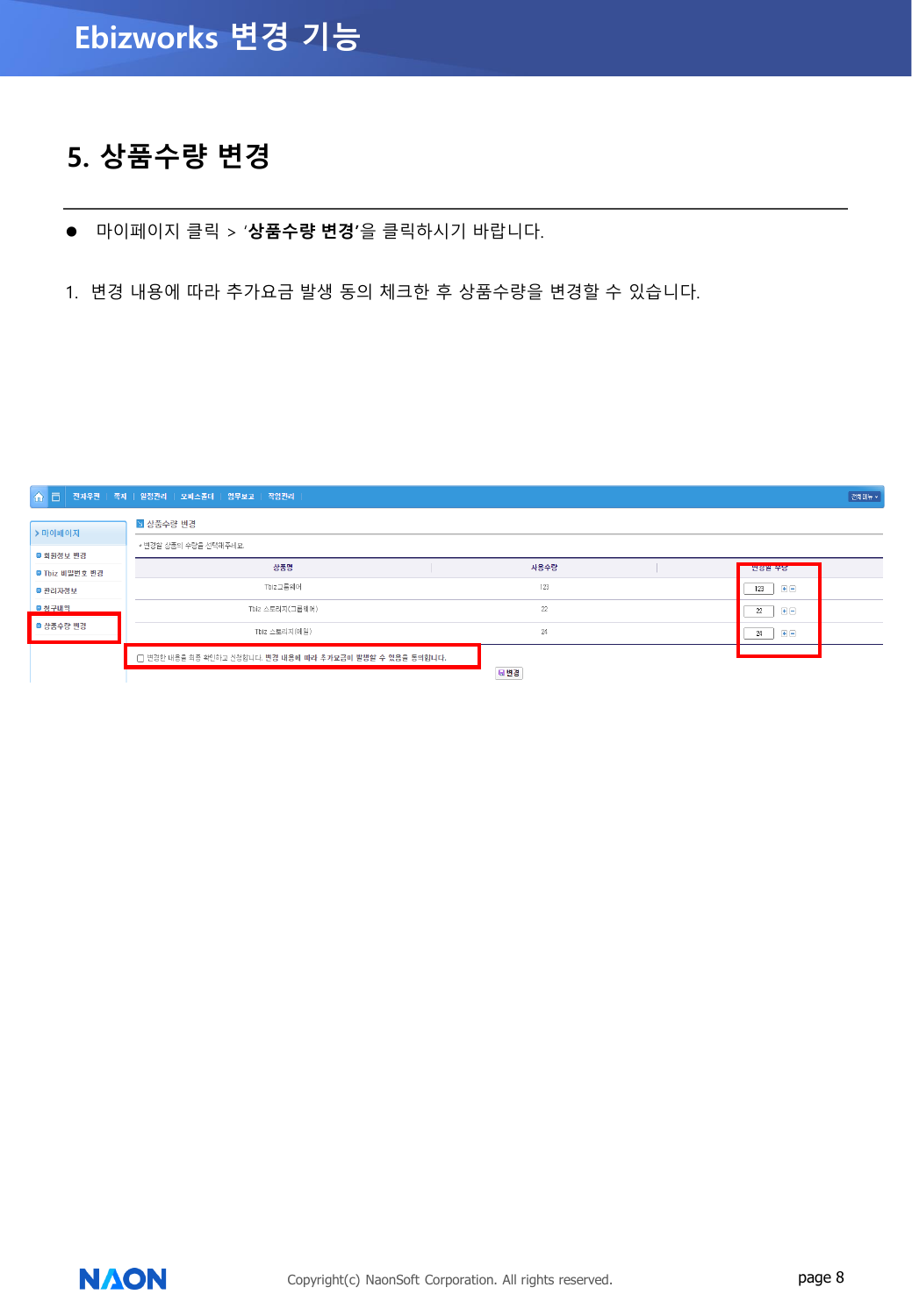### **6. 기업 로고 변경**

- ⚫ 관리자버튼 클릭 > '**로고관리**'를 클릭하시기 바랍니다.
- 1. 본인PC에서 이미지 파일을 선택해서 기업 로고를 변경하실수 있습니다.

| $\mathfrak{sl}_{d_{\mathsf{emo}}}$ |                                                                                                         |                                                                                                                                                                    | SKTdemo님 로그마 <mark>웃</mark> → 관리자<br>7G<br><b>bizworks</b>                                         |
|------------------------------------|---------------------------------------------------------------------------------------------------------|--------------------------------------------------------------------------------------------------------------------------------------------------------------------|----------------------------------------------------------------------------------------------------|
| 전자결재  <br>古                        | 전자우편                                                                                                    | 일정관리   오피스폴더   게시판  <br>업무보고  <br>작업관리                                                                                                                             | 진체메뉴 ×                                                                                             |
| Clipboard<br>카운터<br>◆ 잠시만 기다려 주세요. | $\circ$<br>$^{\circledR}$                                                                               | 연락처<br>글작성<br>오피스폴더<br>자원예약<br>SMS<br>내용을 작성하세요.<br>☆ 00<br>$\mathbf{C}$<br>관심<br>내글<br><b>RSS</b><br>포스트<br>전체<br>▼ 제목<br>Q<br>전체 메일 쪽지 결재 공지 관심게시 @ 관심문서 @ 일정 설문 | SKTdemo님 반갑습니다.<br>IÔ)<br>영진11*<br>NO IMAGE<br>마이페이지<br>로그마웃<br>페이지 갱신시간 19:06 C<br>기업관리자 관리 사이트 > |
|                                    | $\mathcal{J}_{\mathit{demo}}$<br><mark>∩</mark> ⊟ ਰੂਨ ਰੂਸ<br>> 관리자페이지<br>■ 문의하기<br>■ 처음 설정하기 図          | 전자우편   일정관리   오피스폴더   게시판   업무보고<br>작업관리  <br>■ 로고 관리<br>• 로그인화면과 메인화면의 로고를 설정합니다.                                                                                 | 0.710170                                                                                           |
|                                    | + 조직관리<br>• 로고관리<br>• 게시판관리<br>• 결재환경설정<br>• 메일 용량관리<br>• 서비스 용량관리<br>■ E biz 그룹웨어<br><b>e</b> bizworks | 파일 선택   logo_ebizworks (2).png<br>$\Xi$ <sub>2</sub><br>• 미미지 크기 130*45, 형식 gif, jpg, png<br> 미리보기<br><b>e</b> bizworks                                            | 日저장 취소                                                                                             |
|                                    | <mark>俞</mark> □ 진자결재 │ 진자우편                                                                            | 일정관리   오피스폴더   게시판  <br>입무보고   작업관리                                                                                                                                |                                                                                                    |
|                                    | > 관리자페이지<br>■ 문의하기                                                                                      | > 로고 관리<br>• 로그인화면과 메인화면의 로고를 설정합니다.                                                                                                                               |                                                                                                    |
|                                    | ■ 처음 설정하기 Ⅲ<br>◆ 조직관리<br>• 로고관리<br>• 게시판관리<br>• 결재환경설정<br>• 메일 용량관리<br>•서비스 용량관리                        | 파일 선택 선택된 파일 없음<br>$\Xi$ $\overline{\omega}$<br>• 미미지 크기 130*45, 형식 gif, jpg, png                                                                                  | 日저장 취소                                                                                             |
|                                    | ■ E biz 그룹웨어                                                                                            |                                                                                                                                                                    |                                                                                                    |

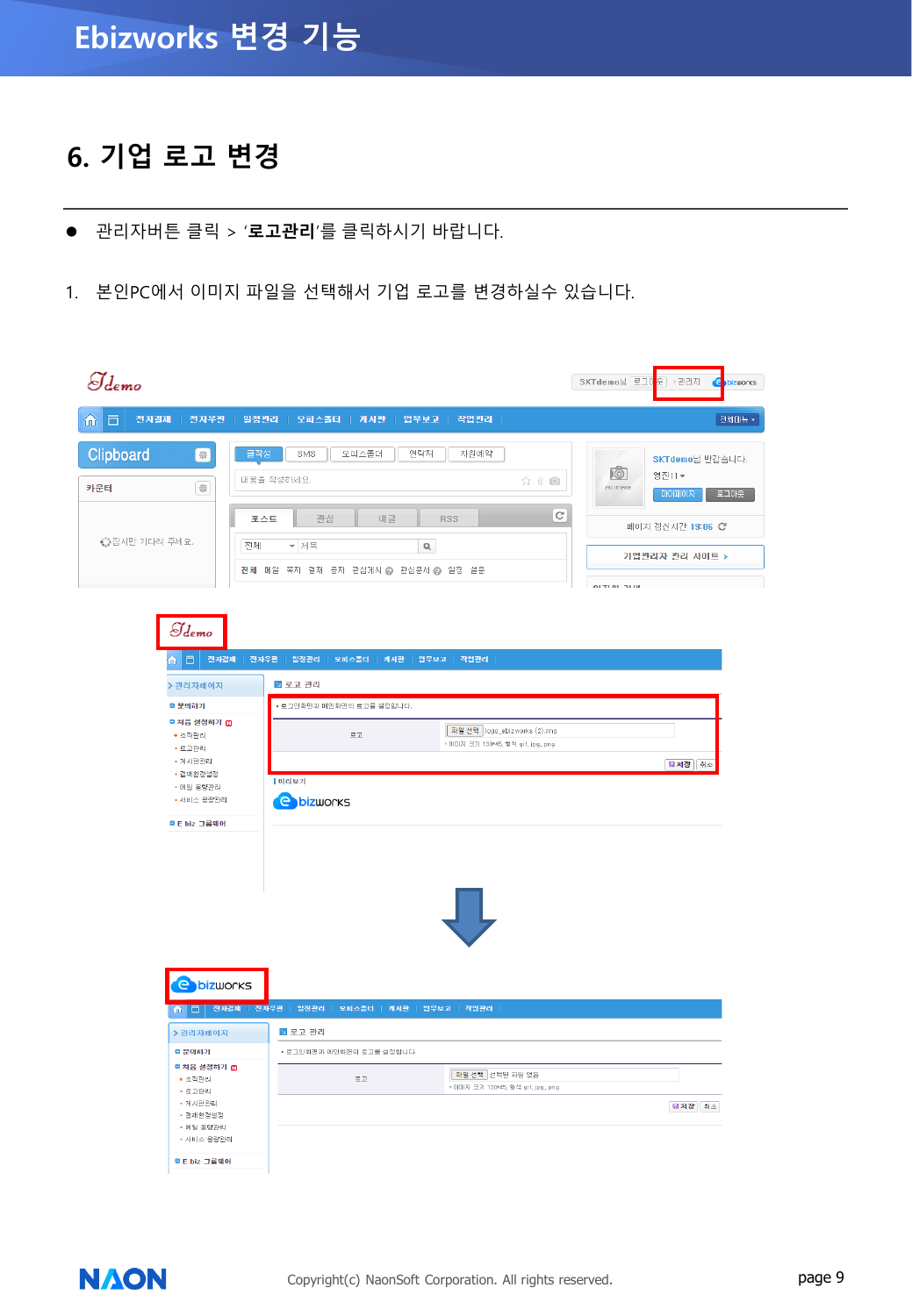#### **7. SMS 상품 추가구매**

⚫ 관리자버튼 클릭 > '**서비스 용량관리**'를 클릭하시기 바랍니다.



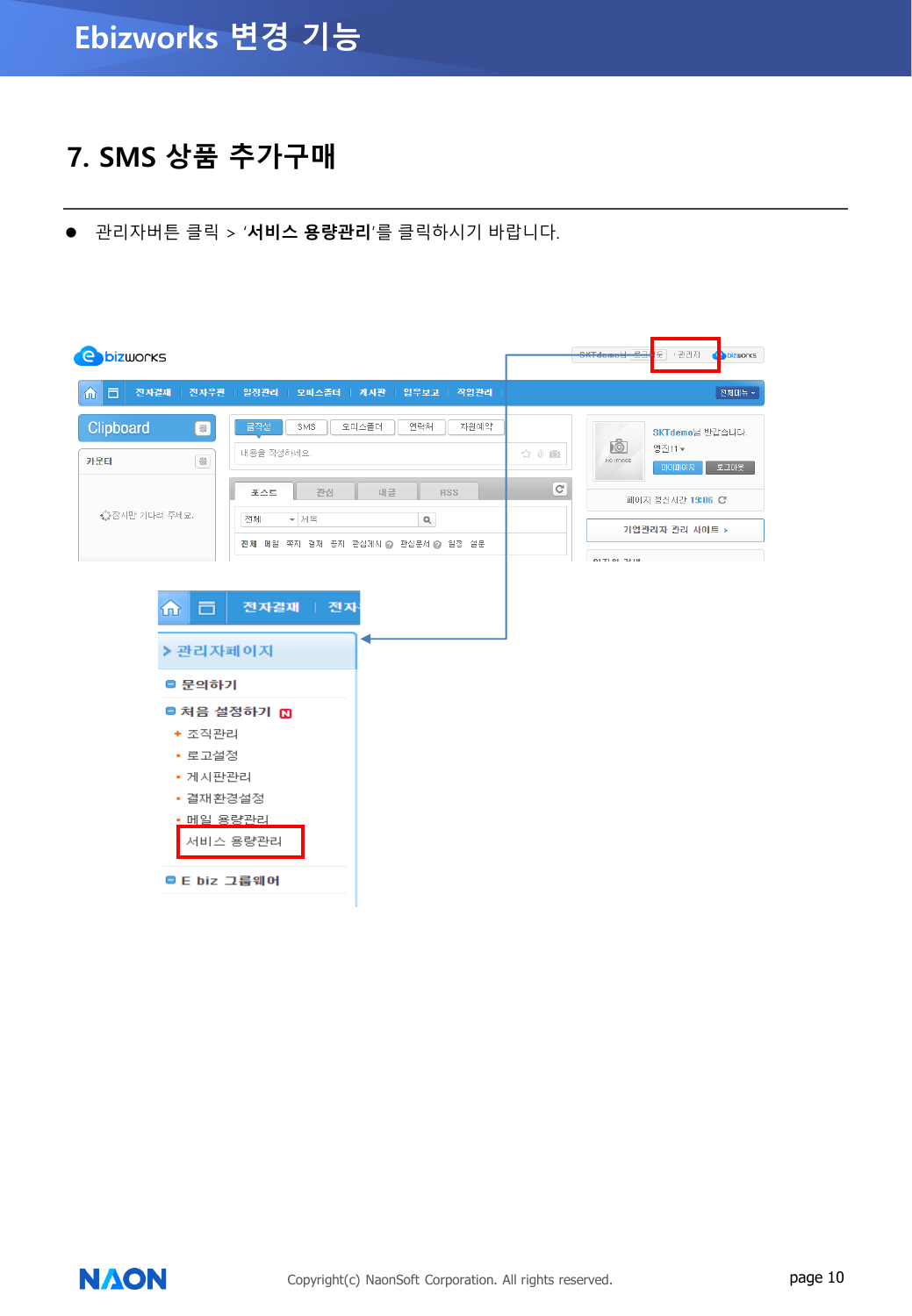#### **7. SMS 상품 추가구매**

- ⚫ 서비스 용량관리 클릭 > '**문자(SMS)'**를 클릭하시기 바랍니다.
- 1. 포인트 추가 구매 버튼을 클릭하면 관련된 내용 팝업창으로 확인하실 수 있습니다.

| 쪽지영구보관함<br>게시판<br>문서함<br>메뉴별<br>문자(SMS)<br>전체 구매포인트 : 390,000 포인트 [26,000 건<br>+포인트 추가 구매<br>사용 포인트 (단문 : 80byte 이하) : 3,870 포인트 (258 건)<br>사용 포인트 (장문 : 80byte 초과) : 2,115 포인트 (47 건)<br>남은 포인트 : 384,015포인트 [ 단문단문: 25,915 건 ,<br>* 사용사 차감 포인트 안내 [단문 = 15 포인트, 장문 = 45 포인트]<br>✔ 포인트 충전 알림을 사용합니다.<br>남은 포인트<br>0 포인트 일 경우 알림 쪽지 발송 저장 ]<br>● 포인트 추가구매 - Chrome<br>wp.ebizworks.co.kr/ekp/jsp/sms/popupAddPoint.jsp<br>포인트 추가구매<br><b>O</b> bituons<br>a. | 장문장문: 8638 건 ]     |
|--------------------------------------------------------------------------------------------------------------------------------------------------------------------------------------------------------------------------------------------------------------------------------------------------------------------------------------------------------------------------------------------------------------------------------------------------------------|--------------------|
|                                                                                                                                                                                                                                                                                                                                                                                                                                                              |                    |
|                                                                                                                                                                                                                                                                                                                                                                                                                                                              |                    |
|                                                                                                                                                                                                                                                                                                                                                                                                                                                              |                    |
|                                                                                                                                                                                                                                                                                                                                                                                                                                                              | $\Box$<br>$\times$ |
|                                                                                                                                                                                                                                                                                                                                                                                                                                                              | $\times$           |
| 파일 : 연락처 : 자동예약 :<br>급작성<br>학원사의<br>- 최근발전변후 - 1999년대<br>보다 빠른 업무 커뮤니케이션을 위한<br>24)<br>2422<br>2532<br>Ebizworks만의 특화된 기업용 SMS 서비스<br>$rac{1}{2}$<br>(99200)<br><b>OTHER</b><br>$\frac{\pi}{2}$<br>$^{(1)}$ (%)<br>그룹웨어의 WorkPlace와 연동하여 주소록, 결재 요청 또는 메일 발송<br>$\frac{B}{2}$<br><b>SANAAR BARBAR</b><br>여부 등을 SMS로 발송하여 보다 빠른 업무 커뮤니케이션을 지원합니<br>다.<br>1142455                                                                                              |                    |
| SMS 1000(선불) * 단문 1,000건 또는 장문 약 333건 발송<br>15,000원 / ID, 선불 (VAT포함)                                                                                                                                                                                                                                                                                                                                                                                         |                    |
| SMS 5000(선불) * 단문 5,000건 또는 장문 약 1,666건 발송<br>75,000원 / ID, 선불 (VAT포함)                                                                                                                                                                                                                                                                                                                                                                                       |                    |
| SMS 10000(선불) * 단문 10,000건 또는 장문 약 3,333건 발송<br>150,000원 / ID, 선불 (VAT포함)                                                                                                                                                                                                                                                                                                                                                                                    |                    |
| SMS 20000(선불) * 단문 20,000건 또는 장문 약 6,666건 발송<br>300,000원 / ID, 선불 (VAT포함)                                                                                                                                                                                                                                                                                                                                                                                    |                    |

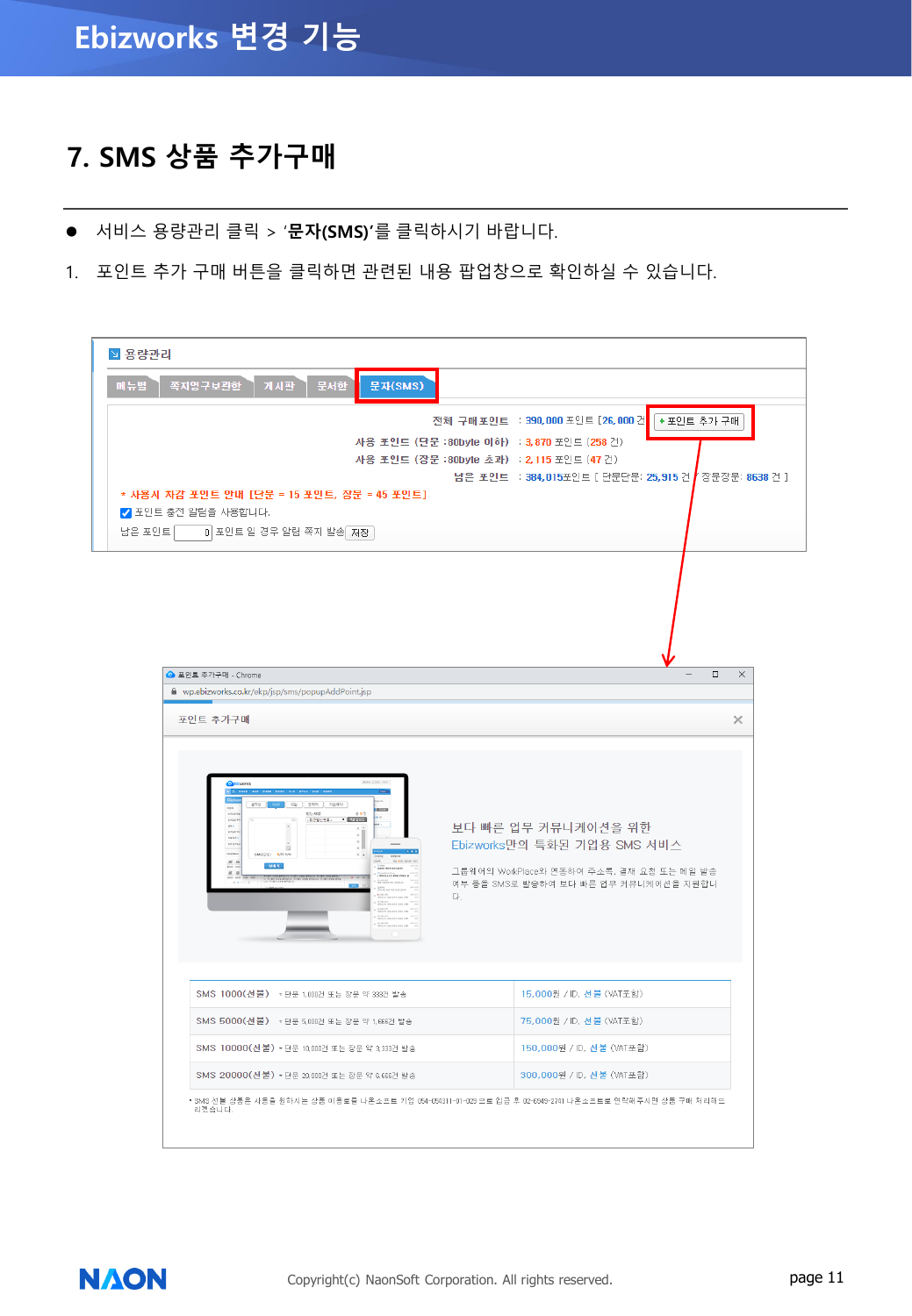#### **8. 상품 소개**

- ⚫ Ebizworks 로그인 페이지에서 그룹웨어/전자결재/메일/SMS 아이콘 클릭하시기 바랍니다.
- 1. 아래와 같이 해당 상품(그룹웨어/전자결재/메일/SMS)의 가격, 기능, 안내 정보를 확인하실 수 있습니다.

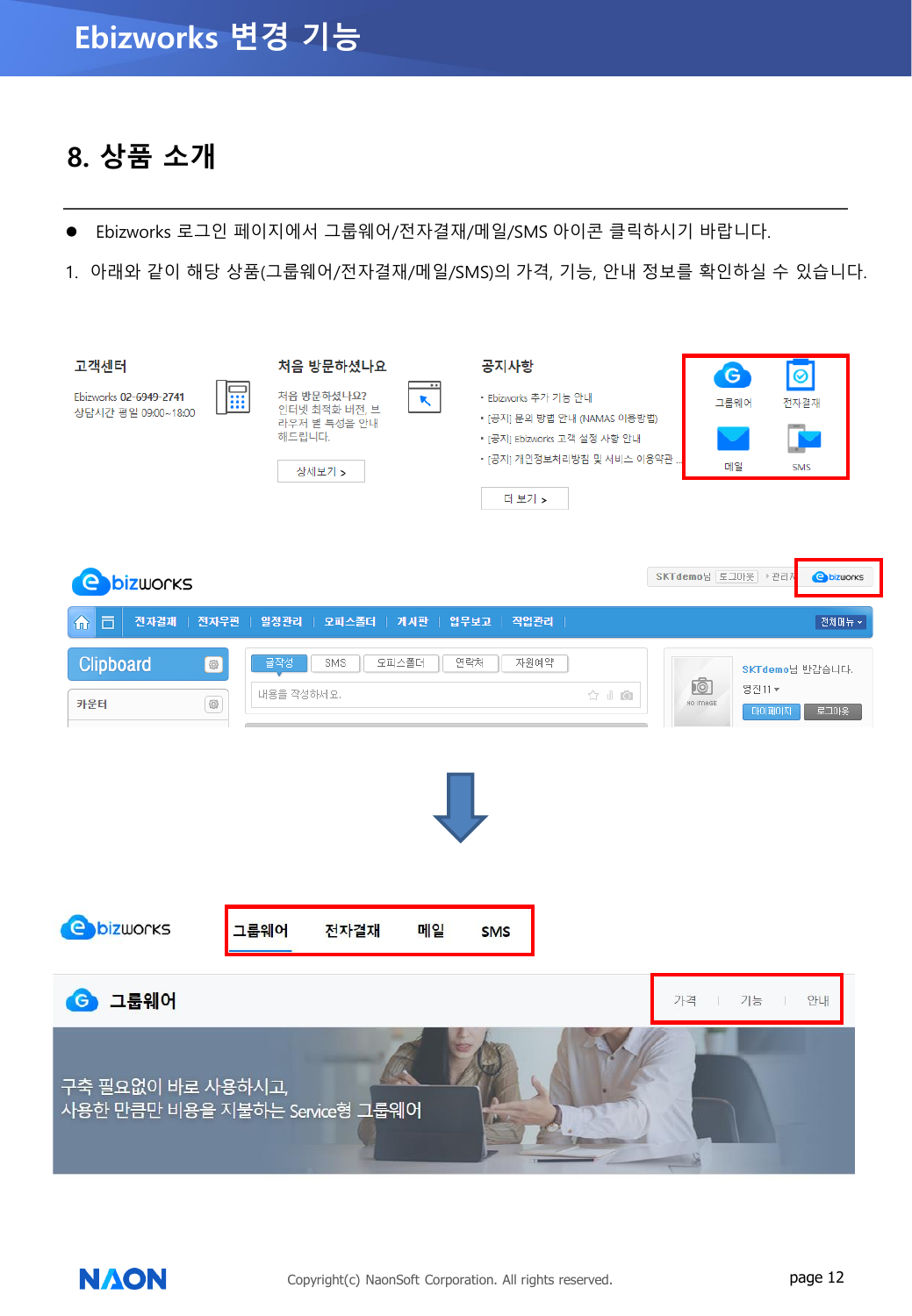#### **8. 상품 소개**

- Ebizworks 로그인 페이지에서 그룹웨어/전자결재/메일/SMS 아이콘 클릭하시기 바랍니다.
- 1. 아래와 같이 '지금 바로 상담하세요!' 클릭 시 제품에 대한 문의를 하실 수 있습니다.

| 지금 바로 상담하세요!                                  |      |                                                                                                                                                                                                  |                      |                     |
|-----------------------------------------------|------|--------------------------------------------------------------------------------------------------------------------------------------------------------------------------------------------------|----------------------|---------------------|
| 서비스 도입은 물론 무엇이든 궁금하신<br>사항을 전문 컨설턴트가 상담해드립니다. |      |                                                                                                                                                                                                  |                      |                     |
|                                               |      |                                                                                                                                                                                                  |                      |                     |
|                                               |      | "임대형, 클라우드형, 50user 미만 고객사 제품 문의는 02-6949-2741로 연락주시기 바랍니다."                                                                                                                                     |                      |                     |
|                                               |      |                                                                                                                                                                                                  |                      |                     |
|                                               | 솔루션  | 문의 하시고자 하는 솔루션을 선택하세요.<br>□ 그룹웨어 □ 포탈 □ 기타 솔루션                                                                                                                                                   |                      |                     |
|                                               | 회사명  |                                                                                                                                                                                                  | 직원수                  | 명                   |
|                                               | 담당자명 |                                                                                                                                                                                                  | 직함                   |                     |
|                                               | 회사전화 | 02<br>$\checkmark$                                                                                                                                                                               | 휴대전화                 | 010<br>$\checkmark$ |
|                                               | 메일주소 | $\circledcirc$                                                                                                                                                                                   | 직접입력<br>$\checkmark$ |                     |
|                                               | 문의내용 |                                                                                                                                                                                                  |                      |                     |
|                                               |      |                                                                                                                                                                                                  |                      |                     |
|                                               |      |                                                                                                                                                                                                  |                      |                     |
|                                               |      | 1. 개인정보의 수집 및 이용목적 : 접수내역 확인 및 처리결과 회신<br>2 수집하는 개인정보의 항목 : 회사명, 직원수, 담당자명, 직함, 메일주소, 회사전화, 휴대전화, 문의내용<br>3. 개인정보의 보유기간 및 이용기간 : 상담 신청일로부터 사업 종료 시 까지 보유 및 이용<br>자세한 내용은 '개인정보처리방침'을 확인하시기 바랍니다. |                      |                     |
|                                               |      |                                                                                                                                                                                                  | □ 개인정보 수집에 동의합니다.    |                     |
|                                               |      |                                                                                                                                                                                                  | 등록                   |                     |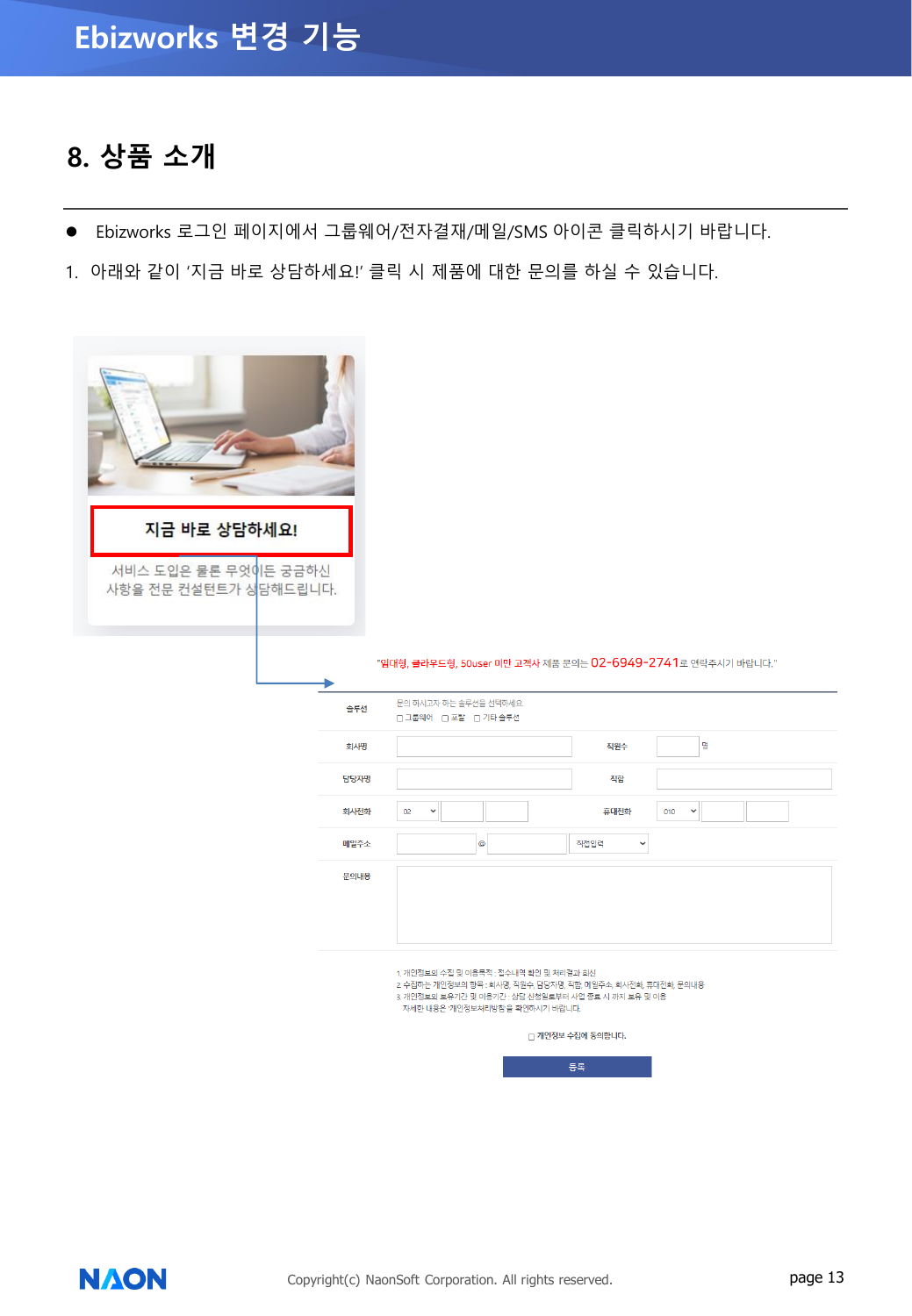#### **8. 상품 소개**

- ⚫ Ebizworks 로그인 페이지에서 그룹웨어/전자결재/메일/SMS 아이콘 클릭하시기 바랍니다.
- 1. 아래와 같이 '지금 바로 체험하세요!' 클릭 시 해당 제품을 무료로 체험하실 수 있습니다.



6 그룹웨어 체험기간의 제한은 없으며 기능의 제한이 있을 수 있습니다.

• 무료체험을 신청해 주셔서 대단히 감사합니다. 궁금하신 사항은 <u>고객센터 02-6949-2741</u> 로 문의해 주세요.

• 체험 상품에 따라 일부 기능이 제한될 수 있습니다.

• 체험계정 안내는 입력하신 이메일 주소로도 발송됩니다.

#### 체험 계정

| 구분       | 아이디              | 비밀번호         |
|----------|------------------|--------------|
| 그룹웨어 관리자 | guest1@tbiz-test | 1q2w3e4r5t6y |
| 그룹웨어 관리자 | quest2@tbiz-test | 1q2w3e4r5t6y |
| 그룹웨어 관리자 | quest3@tbiz-test | 1q2w3e4r5t6y |
| 그룹웨어 관리자 | quest4@tbiz-test | 1q2w3e4r5t6y |
| 그룹웨어 관리자 | quest5@tbiz-test | 1q2w3e4r5t6y |
|          |                  |              |